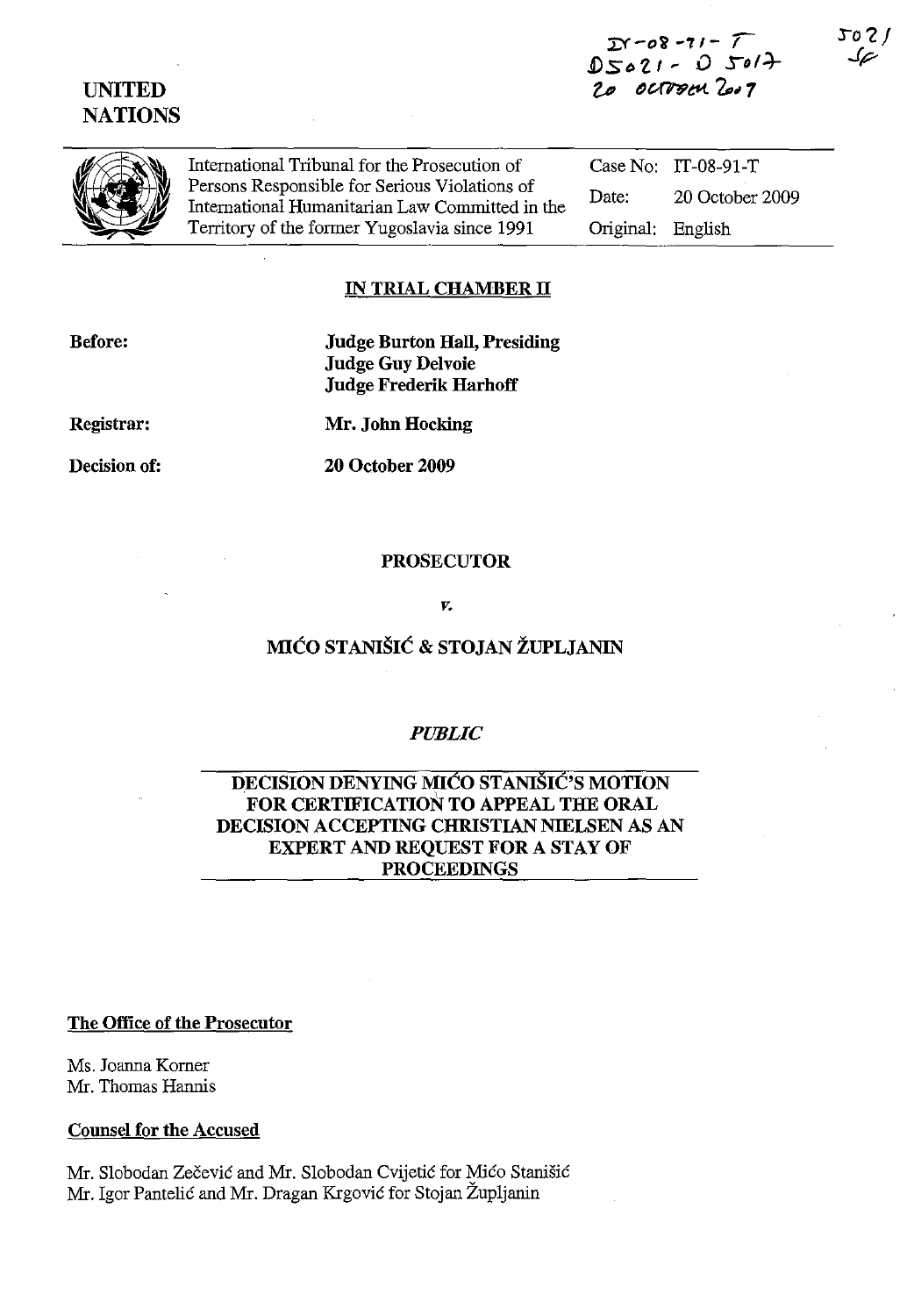## **1. BACKGROUND**

1. Trial Chamber П ("Trial Chamber") of the International Tribunal for the Prosecution of Persons Responsible for Serious Violations of International Humanitarian Law Committed in the Territory of the former Yugoslavia since 1991 ("Tribunal") is seised of the "Motion for certification of the decision regarding Prosecution witness Christian Nielsen and request for а stay of proceedings", filed on 9 September 2009 ("Motion") by the Defence of Mico Stanisic ("Defence"). The Defence is seeking certification to appeal the Trial Chamber's ruling of 4 September 2009, by which the Trial Chamber accepts Christian Nielsen as an expert ("Oral Decision").<sup>1</sup> The Defence also requests а stay of proceedings until the Appeals Chamber has determined the matter. On 17 September 2009, the Prosecution responded orally to the Motion ("Response").<sup>2</sup>

2. On 29 February 2008, prior to the joinder of the cases of both Accused,<sup>3</sup> the Prosecution provided notice of disclosure of, *inter alia,* Christian Nielsen's expert report in the case against Mico Stanišic ("Prosecution Rule 94 *bis* Notice").<sup>4</sup> On 11 April 2008, pursuant to Rule 94 *bis(B)*, the Defence responded, stating that it wishes to cross-examine all the Prosecution expert witnesses. However, the Defence did not state that it challenges their qualifications as experts ("Stanišić Rule 94 *bis* Notice").<sup>5</sup>

### **11. APPLICABLE LAW**

3. Pursuant to Rule 73(В), а Trial Chamber тау certify а decision for interlocutory appeal if the decision involves an issue that (1) would significantly affect the fair and expeditious conduct of the proceedings or the outcome of the trial, and (2) for which, in the Trial Chamber's opinion, an immediate resolution Ьу the Appeals Chamber тау materially advance the proceedings. The

<sup>1</sup> Pre-trial conference, 4 Sep 2009, Т. 120-121.

<sup>&</sup>lt;sup>2</sup> Hearing, 17 Sep 2009, T. 494, 497-501.

<sup>&</sup>lt;sup>3</sup> Prosecutor v. Mico Stanišic, Case No. IT-04-79-PT and Prosecutor v. Stojan Župljanin, Case No. IT-99-36/2-PT, Decision on Prosecution's motion for joinder and for leave to consolidate and amend indictments, 23 Sep 2008.

*Prosecutor v. Mico Stanišić*, Case No. IT-04-79-PT, Prosecution notice of disclosure of expert witness statements under Rule 94bis, 29 Feb 2008. After the joinder, the Prosecution requested that prior submissions apply to Stojan Zupljanin, Prosecution's notice and requesl regarding Rule *92bis, 92ter, 92quater* evidence, 19 Nov 2008 and Prosecution's amended notice and requesl regarding Rule *92bis, 92ter, 92quater* evidence, 10 Dec 2008.

<sup>&</sup>lt;sup>5</sup> Prosecutor v. Mico Stanišic, Case No. IT-04-79-PT, Defence's Rule 94 *bis* notice, 11 Apr 2008. On 17 August 2009, the Prosecution filed a supplemental motion to clarify the mode of testimony of the experts and sought leave to supplement and substitute some expert reports and prior testimonies, Prosecution's supplemental motion for admission of evidence pursuant (о Rules *94bis, 92bis* and *92ter,* with *confidential* annexes, 17 Aug 2009 ("Supplemental Motion"). Even though the Supplemental Motion does not seek to introduce any changes in the evidence of Christian Nielsen as submitted in the Prosecution Rule 94 *bis* Notice, the Defence used this opportunity to, on 31 August 2009, respond to the Supplemental Motion and make supplemental submissions challenging the qualification of, among others, Christian Nielsen аБ an expert and objected (о him being heard as а witness pursuant 10 Rule 94 *bis,* Мr. Мјсо Stanišic's supplemental filing in response to the Prosecution's filing on proposed experts and response to the Prosecution's supplemental motion for admission of the evidence of experts pursuant to rules 94bis, 92bis and 92ter, with confidential annexes, 31 Aug 2009.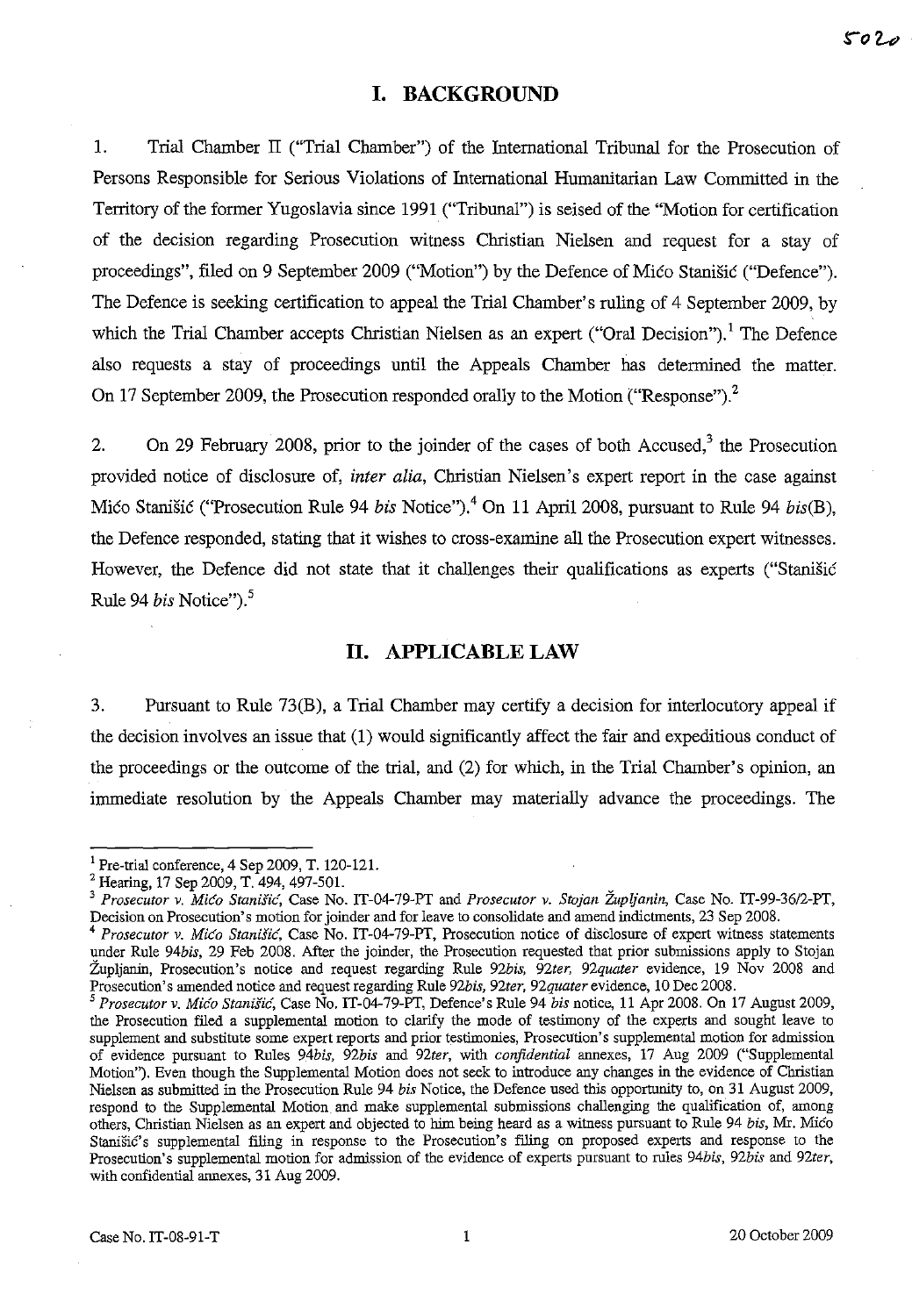requirements are cumиlative and the Trial Chamber recalls that "even where both requirements of the Rule are satisfied, certification remains in the discretion of the Chamber".<sup>6</sup>

## **III.** SUВМISSЮNS

4. Regarding the first requirement of Rule 73(В), the Defence submits that "the Pre-Trial Chamber committed а serious legal error which will significantly affect the fair and expeditious conduct of the proceedings" and that "[its] decision directly conflicts with the fundamental and inalienable rights of the Accused. $n^7$ 

5. The Defence argues that "the issue of whether a person designated by a party as an expert witness has the necessary qualifications, expertise, and objective neutrality to provide opinion evidence to the Trial Chamber as an 'expert' is а crucial issue and significantly affects the fair and expeditious conduct of trial proceedings.<sup>38</sup> It is argued that this "legal issue is of the utmost significance to warrant certification" and that а "trial cannot proceed when the sacrosanct and fundamental elements of procedural fairness are at stake."<sup>9</sup>

6. Regarding the second requirement of Rule 73(B), the Defence submits that "if after the final judgement, the Trial Chamber is found to have erred оп this point, the whole judgement would Ье open to challenge."<sup>10</sup> The Defence argues that the challenge of "the qualifications, expertise and bias of Мr. Nielsen at this stage will avoid any future complication and delay in the case and will therefore materially advance the proceedings."<sup>11</sup> Finally, the Defence states that the Motion "does" disclose a ground which not only might succeed [in appeal], but is likely to do so." $12$ 

7. The Prosecution submits that the Defence meets neither of the two prongs of Rule 73(B).<sup>13</sup> It argues that allowing Christian Nielsen to testify as an expert would not have an impact оп the evidence in the case because "any concerns regarding Mr. Nielsen [...] can be addressed in deciding what weight to give his evidence at the end of the case, and [...] that's the best way to address it".<sup>14</sup> The Prosecution further suggests that, even if the Motion would be considered to meet

- <sup>9</sup> Motion, para. 7.
- <sup>10</sup> Motion, para. 10.
- <sup>11</sup> Motion, paras 10-11.

<sup>&</sup>lt;sup>6</sup> Prosecutor *v. Karadžić*, Case No. IT-95-5/18-PT, Decision on Accused's application for certification to appeal decision on motions for extension of time: Rule 92bis and response schedule, 8 Jul 2009, para. 11.

Motion, para. 6.

<sup>8</sup> Motion, para. 7.

<sup>&</sup>lt;sup>12</sup> Motion, para. 12.

<sup>13</sup> Hearing, 17 Sep 2009, Т. 497

<sup>14</sup> Hearing, 17 Sep 2009, Т. 498.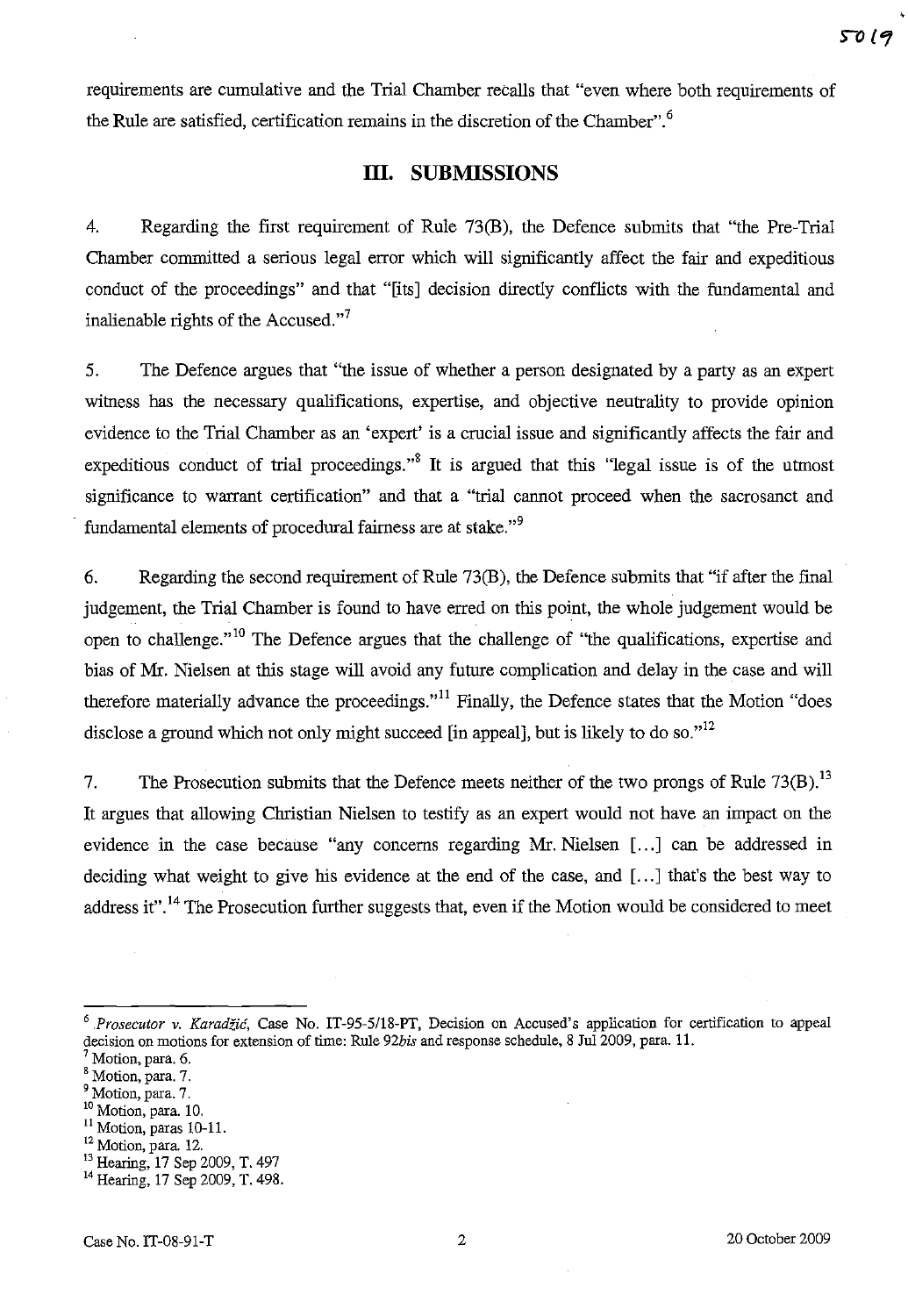the requirements of Rule 73(B), the Trial Chamber should exercise its discretion to deny the Motion.<sup>15</sup>

## **IV. DISCUSSION**

8. In relation to the first requirement of Rule 73(B), the Trial Chamber cannot discern any argument in the Motion as to why the Oral Decision will affect the fair and expeditious conduct of the proceedings.

9. Nevertheless, the Trial Chamber considers that the Oral Decision does not affect the fair and expeditious conduct of the proceedings because the Trial Chamber, in the exercise of its discretionary power to weigh the evidence adduced, will consider at the appropriate time the weight to be attributed to expert evidence. Equally, issues that relate to the independence and impartiality of experts concern the weight to be given to the evidence in light of the trial record as a whole.<sup>16</sup> Thus, by holding, *prima facie*, that a witness may be qualified as an expert, the Trial Chamber does not bind itself with regard to the weight to be assigned to the evidence of such a witness.

10. In relation to the second requirement of Rule  $73(B)$ , the Defence does not submit any clear explanation to support its assertion that a decision on the matter by the Appeals Chamber will "avoid any future complication and delay". Since the Trial Chamber will only weigh the evidence at the final stage of the proceedings, the Oral Decision does not concern an issue for which the immediate resolution of the Appeals Chamber may materially advance the proceedings.

 $^{\rm 15}$  Ibid.

<sup>&</sup>lt;sup>16</sup> Prosecutor v. Radoslav Brđanin, Case No. IT-99-36-T, Decision on Prosecution's submission of statement of expert witness Ewan Brown, 3 Jun 2003, pp. 4-5.